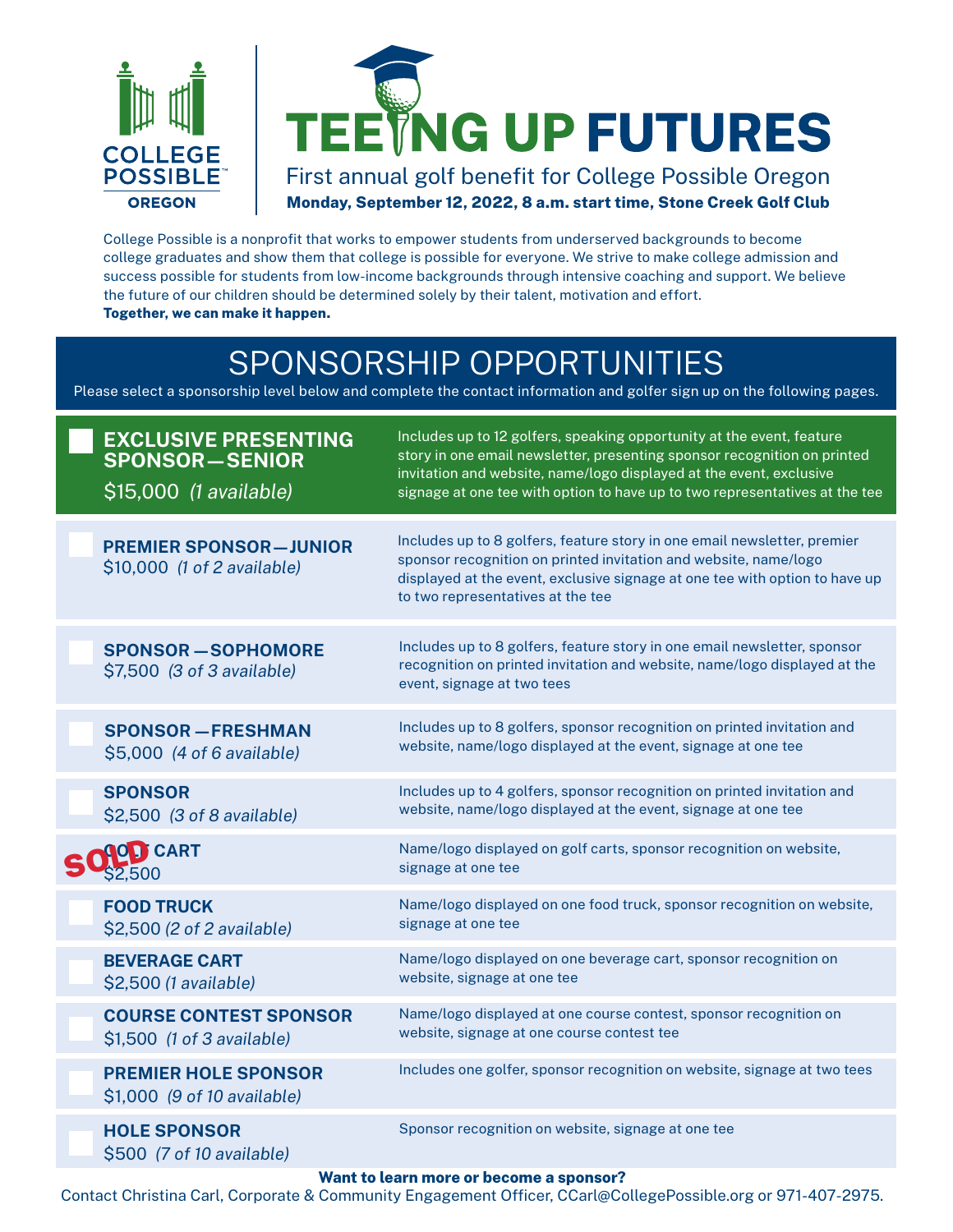



# CONTACT INFORMATION

AUTHORIZED SIGNATURE

| Donor's name (exactly as it should be listed on promotional materials) |  |  |  |  |
|------------------------------------------------------------------------|--|--|--|--|

### PAYMENT INFORMATION

 Please find check enclosed in the amount of \$ **Please make checks payable to College Possible.** NOTE: Paying by check avoids processing fees associated with online payment processing. Thank you for paying by check if possible!

Please invoice me.

I will pay online at [CollegePossible.org/Golf](https://secure2.convio.net/cp1/site/Donation2;jsessionid=00000000.app20113a?df_id=3246&3246.donation=form1&mfc_pref=T&NONCE_TOKEN=9045737BEEB4ED4480AE25AE6E538828)

### QUESTIONS?

Contact Christina Carl at 971-407-2975 or CCarl@CollegePossible.org

Please return at your earliest convenience to: CCarl[@CollegePossible.org](mailto:JWetmore%40CollegePossible.org?subject=Results%20by%20Degrees%20Sponsorship) or College Possible Oregon, Attn: Christina Carl, 532 SE Grand Avenue, Portland, OR 97214

College Possible is a 501(c)(3) organization and your contribution is tax deductible as provided by law. Tax ID number 41-1968798.

#### **THANK YOU!**